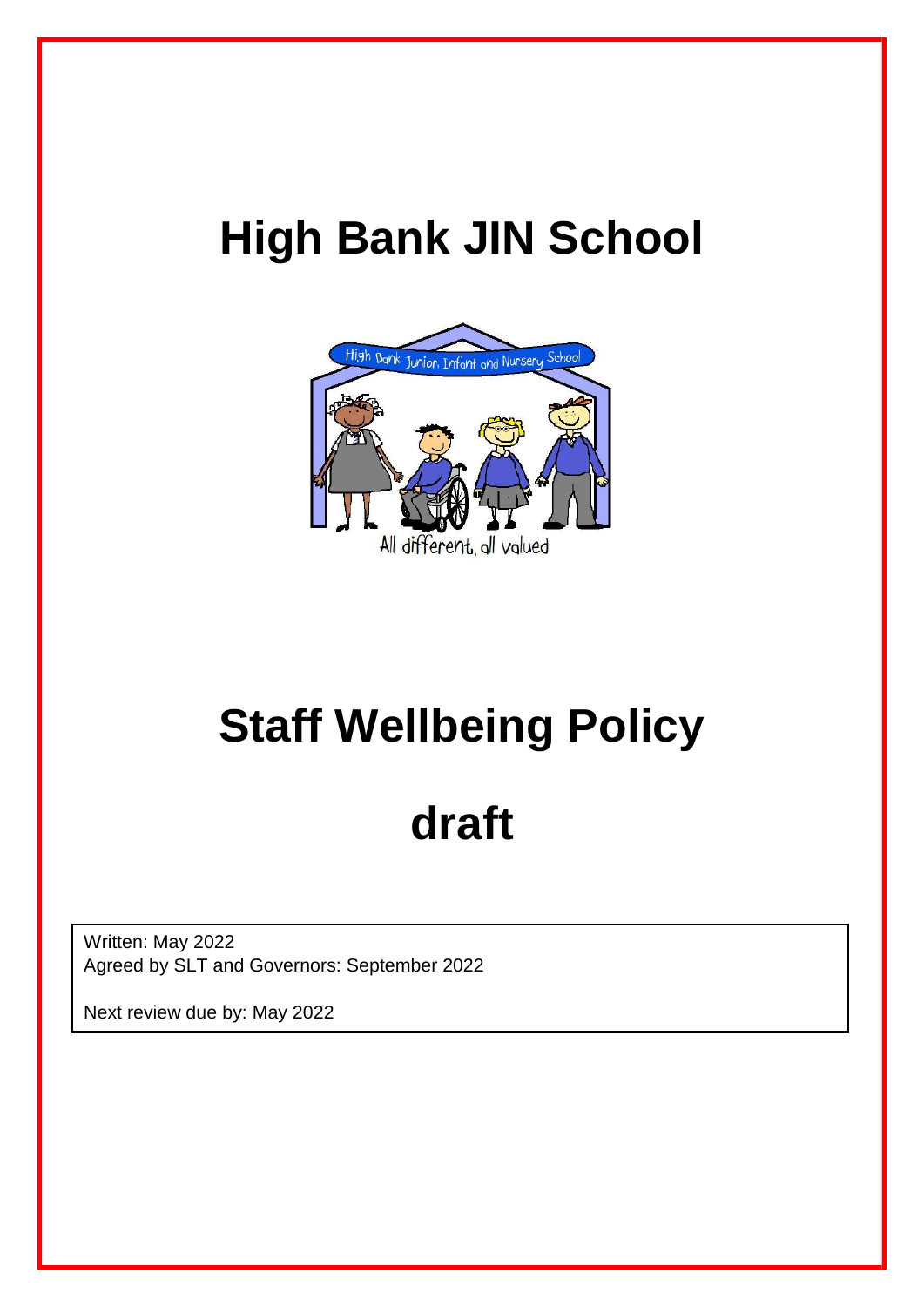#### **At High Bank JIN School the promotion of positive mental health for children and young people is everyone's business**

The mental health of children and young people, adults in schools, parents and carers and the wider whole school community will impact on all areas of development, learning, achievement and experiences.

All children and young people have the right to be educated in an environment that supports and promotes positive mental health for everybody. School have a central role to play in enabling their pupils to be resilient and to support good mental health and wellbeing.

High Bank JIN School recognises these needs and rights. It is committed to raising awareness, increasing understanding and ensuring that all schools can and do make a difference by providing a place where all children and young people feel safe, secure and able to achieve and experience success and well-being.

#### **1. Introduction**

At High Bank JIN, we recognise that our staff are our most important resource and are valued, supported and encouraged to develop personally and professionally within a caring, nurturing and purposeful learning community.

We recognise that there is a direct correlation between the wellbeing of our staff and the wellbeing of our pupils, and that the culture and ethos of a school are determined by the extent to which staff work towards a shared vision.

We believe that it is essential that all staff feel part of a valued team, have the opportunity to express their views, have their suggestions for improvements taken seriously and are supported to manage their workload within a culture that supports a healthy work-life balance.

This purpose of this policy is to ensure that we embrace the many school practices that support staff health and wellbeing, to minimise the harmful effects of stress and ensure that there is cohesion in working towards health and wellbeing for all staff. It outlines some of the ways in which we commit to maintaining staff wellbeing and it recognises that each individual member of staff and their circumstances are different but provides an overview of the basis on which everyone can contribute, and expect to be treated. See appendix 1

## **1. Aims**

We aim to ensure that our school:

- supports staff mental health and wellbeing
- minimises stress
- helps staff to keep a healthy work-life balance
- helps staff to manage their family and responsibilities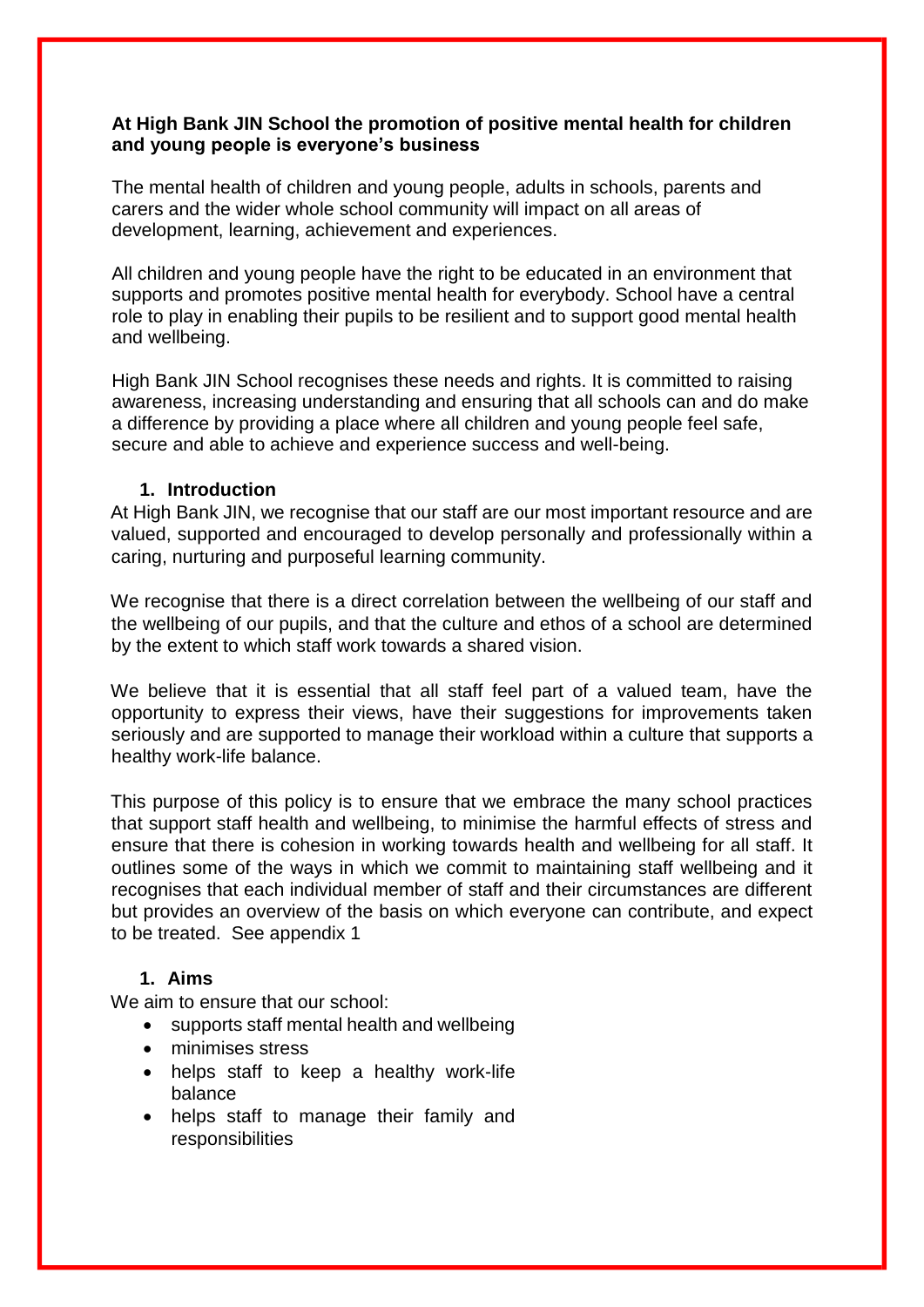- promotes healthy lifestyle choices such as healthy food, plentiful water and exercise
- raises awareness of things that may have a negative impact on our lives, such as smoking, drinking alcohol and limited physical activity
- ensures staff feel valued
- recognises and promotes the importance of a happy team
- involves staff in decision making
- takes account of equality implications.

## **2. Roles and responsibilities**

Joanne Stebbings, is a mental health first aider for adults and children and is the named mental health and wellbeing lead in school. Kathryn Chubb,the Headteacher has overall responsibility for the mental health and well being within school. The senior leadership team (SLT), governing body and school staff will work towards an ethos where everyone is valued, where respect, empathy and honesty are the cornerstones of all school relationships and where health and wellbeing are held central to school practice. We expect all staff to show respect and empathy for each other, and to treat confidential information sensitively and according to school policy.

# **The governing body is responsible for:**

- $\circ$  fulfilling its duty of care as an employer  $\circ$  monitoring the workload of the Headteacher  $\circ$  receiving any concerns from members of staff
- $\circ$  ensuring that the resources are in place to keep staff workload at healthy levels
- o reviewing this policy in conjunction with the Headteacher considering how its own members are treated and valued
- o ensuring that demands are not placed on individual members of staff that interfere unfairly with their work-life balance
- o operating a sensitive performance management policy
- o ensuring that other school policies and procedures take account of staff wellbeing

### **The Headteacher and leadership team are responsible for:**

- o raising the profile of healthy lifestyle choices and promoting positive attitudes to mental health and wellbeing at work
- $\circ$  signposting staff to help where they may need it, by providing information and listening
- o providing personal and professional development, confidential support system such as coaching, mentoring and pastoral support for staff
- o monitoring the workload of members of staff and being alert to signs of stresslistening to the views of members of staff and providing a range of strategies for involving staff in school decision making processes
- o ensuring that the efforts and successes of staff are acknowledged and celebrated
- $\circ$  ensuring that staff are equipped with the right training to do the job confidently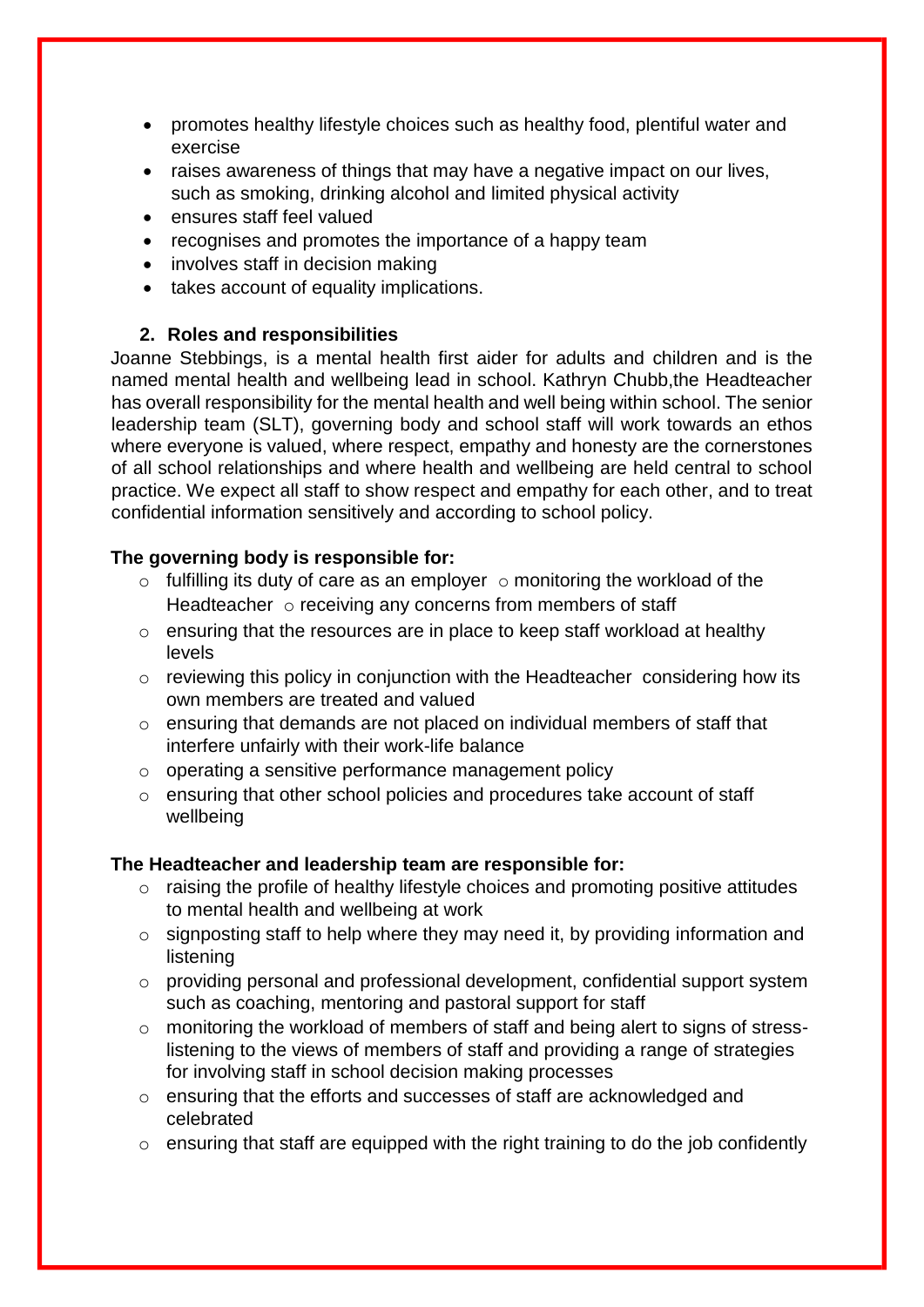- o ensuring that staff feel valued and that time is set aside for them
- o planning the year's timetable considerately bearing in mind staff commitments
- o providing a budget for staff facilities, environment and welfare
- $\circ$  in professional development meetings including opportunity for staff to discuss their aspirations and career intentions
- $\circ$  making special arrangements, where possible, to enable staff to combine the demands of family life and work life
- o recognising that staff may have experiences in their personal lives that may make them vulnerable to pressures at work, and which may have a temporary influence on their work performance e.g. health issues, bereavement or loss, or personal circumstances
- o ensuring accessibility and the accessibility of SLT to members of staff
- o ensuring that there are effective methods of communication
- $\circ$  ensuring support services are made available or signposted on behalf of members of staff where additional specialist support is needed
- o maintaining contact with staff during long absences
- o ensuring that a mentor system operates within the school and especially for each new members of staff and that the staff induction process is put into place
- o conducting risk assessments for work-related stress
- o relevant time protected for staff such as PPA

The Headteacher implements these responsibilities with the support of appropriate staff such as the Deputy Head and senior leaders who all strive to be positive role models through their own practice.

### **Members of staff are responsible for:**

- o treating one another with empathy, respect and kindness
- o taking care of their own health and safety at work and communicating with key staff where they need support
- o being committed to the ethos of staff wellbeing and keeping in mind the workload and wellbeing of colleagues
- o valuing all members of staff in the school and acknowledging the important role that everyone takes
- o contributing to the ethos and social aspects of school life where possible to build morale and effective team spirit
- $\circ$  developing and respecting shared areas where possible so that there is space to relax as well as appropriate work spaces.

# **3. Support in specific circumstances**

The school will provide support and discuss options as appropriate to specific circumstances. In some cases, it may be necessary to seek external services but the school will continue to support even when external services are involved.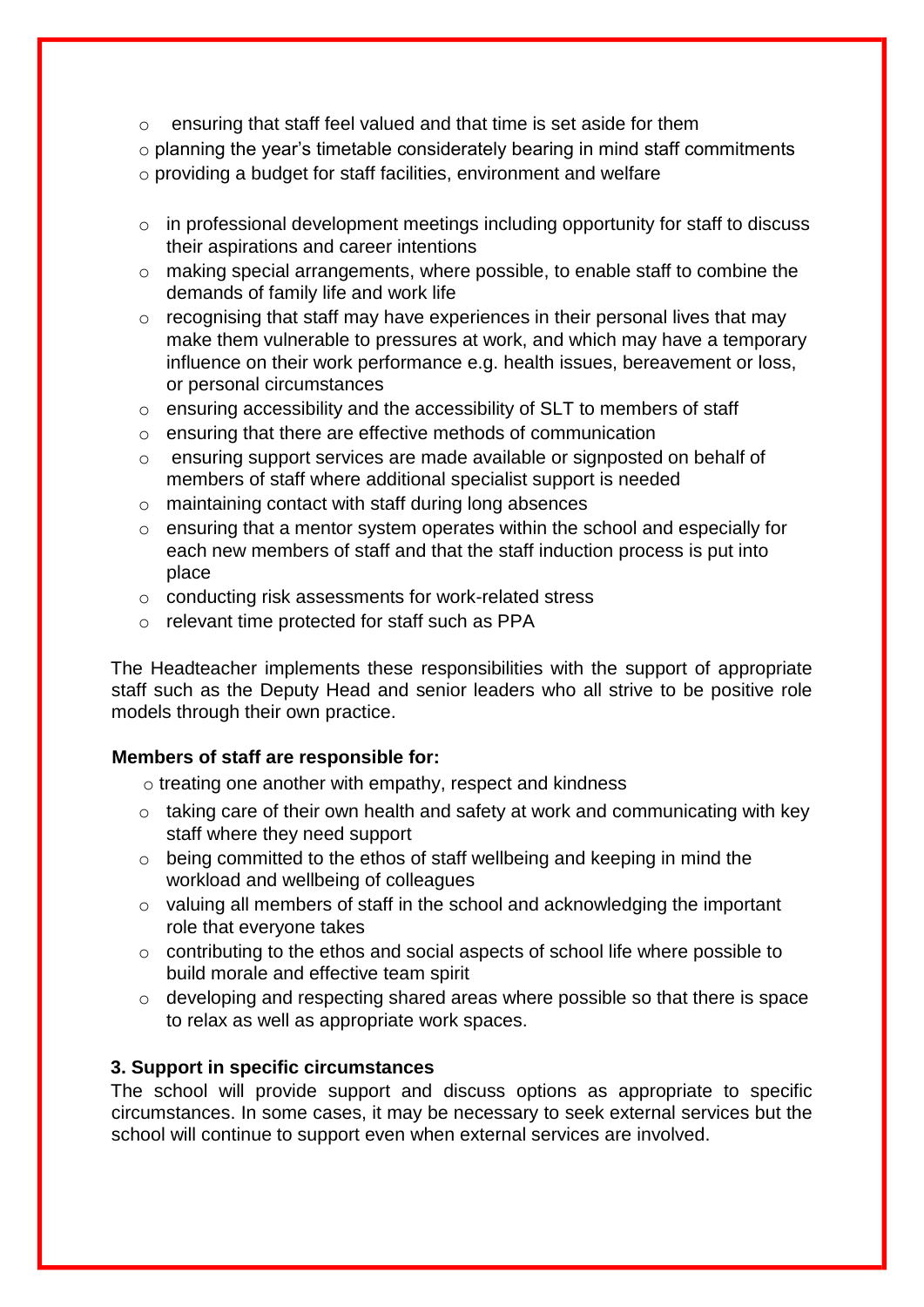Staff are encouraged to arrange medical appointments outside of school hours. Where this is not possible, support will be given on an individual basis. Where possible, staff are supported with their work-life balance and wellbeing outside the school. This could be through providing staff with paid leave for special events and celebrations, or time off to deal with specific family circumstances or crisis.

### *5. Related policies*

This policy should be read in conjunction with policies for:

- Equal opportunities
- Appraisal
- Whistleblowing.